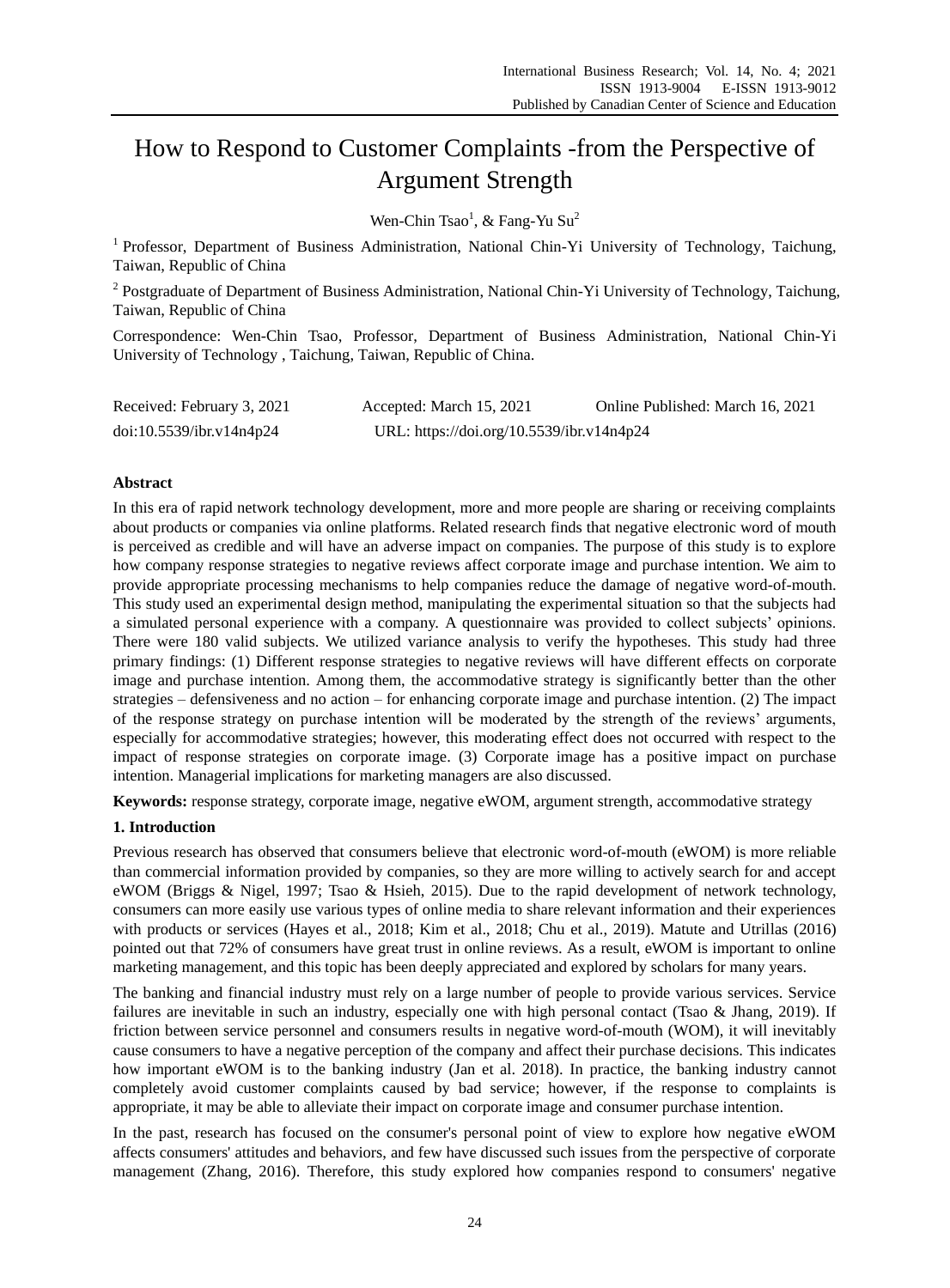eWOM from a corporate perspective. It examined what corporations can do to reduce damage to their image and purchase intention. Cheung et al. (2012) found that the argument quality of information, the source credibility, the review consistency, and the review sidedness all have an impact on the review credibility, which in turn affects consumer evaluation of the company and purchase intention. The argument strength of the message released by consumers reflects the perceive extent of violation on their own rights. When the argument strength is stronger, the correlation between the company's response and consumer perception is bound to change. As such, this study used argument strength as a moderator in the research model. It explores the influence of company response strategies on corporate image and purchase intention, and it tries to determine the role argument strength plays.

Based on the following literature review and research questions, this study sets its independent variable as company response strategy, including accommodative strategy, defensive strategy and no action. We set argument strength as the moderator, with possible responses of strong or weak moderators. The interaction of response strategy and argument strength, and how they affect corporate image and purchase intention, was examined using six scenario designs. The findings of this study will provide future reference for banks, and firms in related industries, on how to deal with and respond to negative eWOM in order to reduce harm to the companies.

## **2. Literature Review and Hypotheses**

## *2.1 Company Response Strategy*

Company response strategy refers to a company's responses and actions after a consumer has complained of dissatisfaction with product or service (Chang et al., 2015). When companies face negative WOM, they can usually adopt one of the following eight ways of coping: outright denial, no comment, redirection of audience attention, voluntary admission of guilt, compliance with regulatory authority, implicit admission of guilt, admission of guilt, and voluntary proactive restitution action (Sherell & Reidenbach, 1986). Lee and Song (2010) proposed three types of response methods for companies when facing negative WOM. They are the accommodative strategy, the defensive strategy, and the no action strategy. The so-called accommodative strategy is employed when a company explanations itself to the customer, apologizes, or makes a commitment to compensate the customer. The defensive strategy means that, when facing customer complaints, the company completely avoids its responsibility. The so-called no action strategy is when the company ignores customer complaints and does not respond at all (Zhang, 2013).

Past research has found that the impact of response strategy on the company is significant; that is, the correct response can reduce the negative impact of the crisis on the company (Miller & Lessard, 2001). According to Coombs and Holladay (2008), apology is the best choice for a response strategy; when companies face negative situations, they argue it is unethical and unreasonable for companies to shirk their responsibilities. Therefore, the apology strategy has the most significant positive influence on corporate image (Bradford & Garrett, 1995). Lyu (2012) found that whether the impact of the crisis is large or small, the use of rationalization strategies, such as adopting accommodative strategies, is more helpful to companies and favored by more companies.

Based on the above literature, this study argued that the different response strategies adopted by a company regarding customer complaints will affect its corporate image to varying degrees, and they will also affect consumers' subsequent behavioral intentions. Therefore, following Lee and Song (2010), this study divided companies' responses to customer complaints into three types – accommodative strategy, defensive strategy and no action – to carry out the subsequent experimental design scenarios.

# *2.2 Corporate Image*

Nguyen and Leblan (2001) defined corporate image as the subjective attitudes and impressions formed by customers toward the products, services, or social activities provided by the company. Barnett et al. (2006) maintained that corporate image is the overall evaluation and judgment of consumers on the financial performance of the company and the influence of the company on society and the environment. Herbig and Milewicz (1995) suggested that corporate image includes corporate reputation. Corporate reputation is formed by perceptions and judgments acquired through long-term interaction between various groups and companies; consumers' perception of corporate reputation is related to corporate creditability.

Hawkins and Coney (2001) posited that corporate image has a significant impact on consumers' purchasing decisions. The study also confirmed that there is a positive correlation between corporate image and consumer purchase intention. Research by Graham and Bansal (2007) on the airline image and consumers'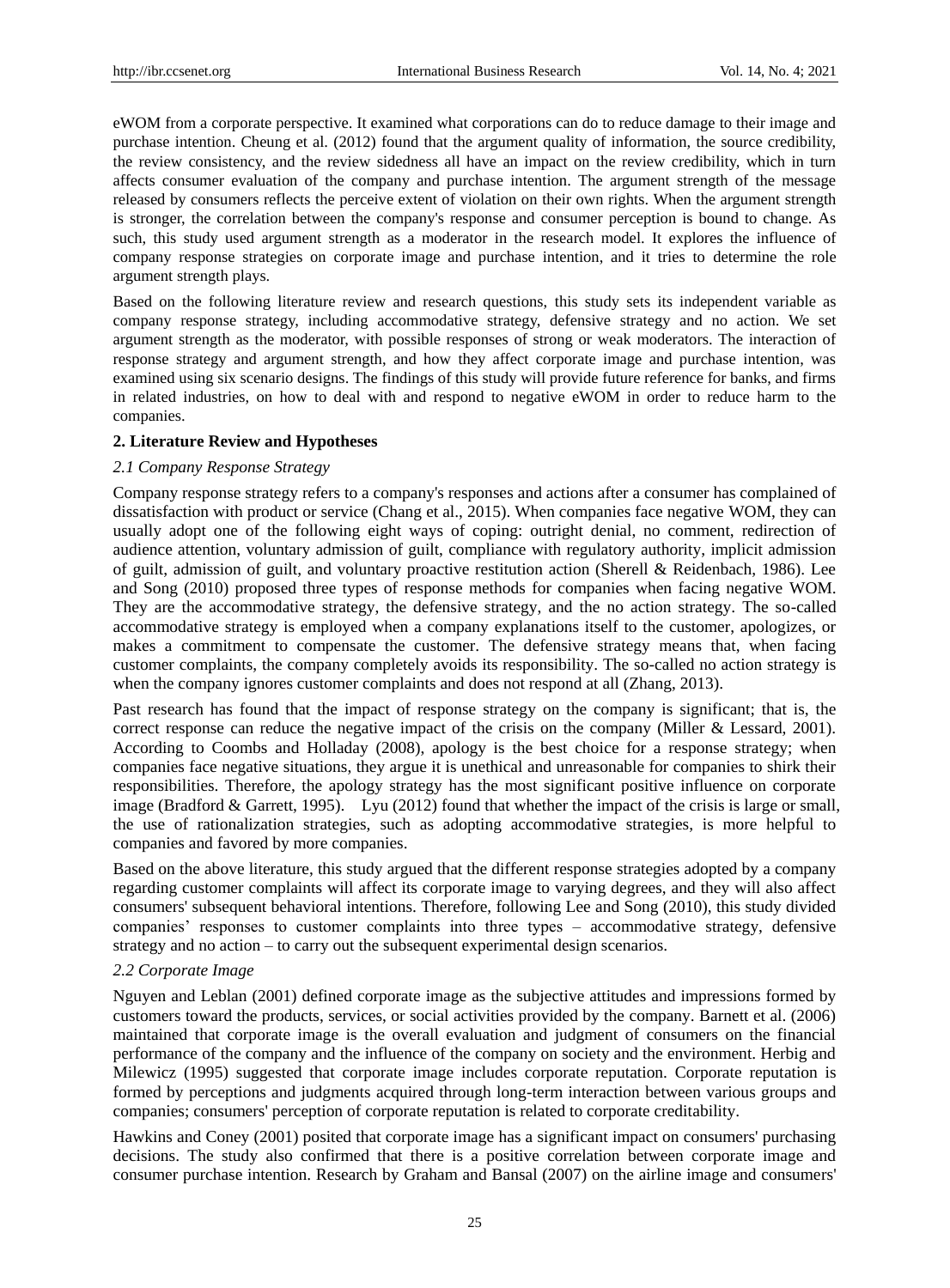intention to pay found that for each one-point increase in airline reputation, consumers were willing to pay US \$18 more for a plane ticket, which shows the positive relationship between corporate image and purchase intention. Tucker and Melewar (2005) found in their research that negative WOM will not only damage corporate image, it will also affect consumers' subsequent behavioral intentions. This holds true even after the dissatisfaction of stakeholders dissipates based on repurchase willingness and WOM transmission.

According to Tkalac et al. (2019), compared to a strategy of no action, an accommodative strategy implemented by companies in the face of a crisis will have more of a positive impact on corporate image and consumer perception. Dean (2004) pointed out that in the response strategies adopted by a company facing a crisis, defensive strategies will have a greater negative impact on corporate image than accommodative strategies. Lee and Song (2010) indicated that the strategy of no action has a more significant positive impact on consumer perception than the defensive strategy. Based on the above, this study argues that when companies face negative eWOM, different response strategies will have different degrees of impact on their corporate image. Therefore, the following hypothesis is proposed:

H1: Different response strategies have different impacts on corporate image.

# *2.3 Purchase Intention*

Spears and Singh (2004) stated that purchase intention refers to the responsive behavior of consumers after they evaluate a product overall. Khan and Azam (2016) also defined purchase intention as an individual's willingness to purchase a specific product or service. Related research shows that eWOM has become one of the important forces that influences consumer purchase intention (Bataineh, 2015; Thomas et al., 2006). Both positive and negative eWOM have an influence on consumers' purchase intention (East et al., 2008). In particular, negative word of mouth will have a significant adverse effect on purchase intention (Beneke et al., 2015).

McCollough (2000) held that consumers evaluate the company's response strategy, and the evaluation results affect the purchase intention. If consumers think that a company's response is acceptable, it helps to increase their purchase intention; on the contrary, if consumers think that a company's response method is less than acceptable, it will make consumers' purchase intentions decline. The apology strategy has a more favorable impact on consumer purchase intention than the defensive strategy (Turk et al., 2012). Lee and Cranage (2014) found that of the response strategies made by companies when they face negative WOM, the strategy of no action will have a more positive impact on consumer purchase intention than defensive strategies. Therefore, this study anticipates that the different ways companies respond to complaints will have varying degrees of influence on purchase intention. We propose the following hypothesis:

H2: Different response strategies will have a different impact on purchase intention.

# *2.4 Argument Strength*

Argument strength refers to the degree to which the content of a message makes its receiver feel that the claim made by the message is strong. When the quality of the message is stronger, the influence on the attitude of the message recipient will be more significant (Schreiner et al., 2018). In a study of argument quality by Petty and Cacioppo (1986), messages are divided into categories of strong-argument messages and weak-argument messages. Among them, the message receiver perceives strong-argument messages to be more reliable, or of high quality; conversely, the message receiver perceives weak-argument messages to be relatively less reliable, or of lower quality. Dimmock et al. (2013) argued that the clearer the argument of the message source description, the higher the content quality; the higher the quality of the message, the more significant its impact on the receiver's attitude. Furthermore, the more realistic a message's description, the greater its impact on the attitude of the message recipient (Schreine et al., 2018).

Petty and Cacioppo (1986) indicated that high quality WOM makes consumers more persuaded and positive about products or services than low quality WOM. Lee (2012) suggested that high-quality reviews have more influence on consumers' purchasing intentions than reviews with low quality. Schreiner et al. (2018) stated that the stronger the tone of a message, the more significant the impact on consumers. In addition, Cheung et al. (2012) pointed out that argument strength has become an important factor in the degree of consumer response to information. When the argument strength is stronger, its influence on consumer decision-making variables such as the attitude towards the company and purchase intention is greater. Therefore, this study expects to find that the impact of corporate response to negative WOM on corporate image and purchase intention will be different depending on the argument strength of the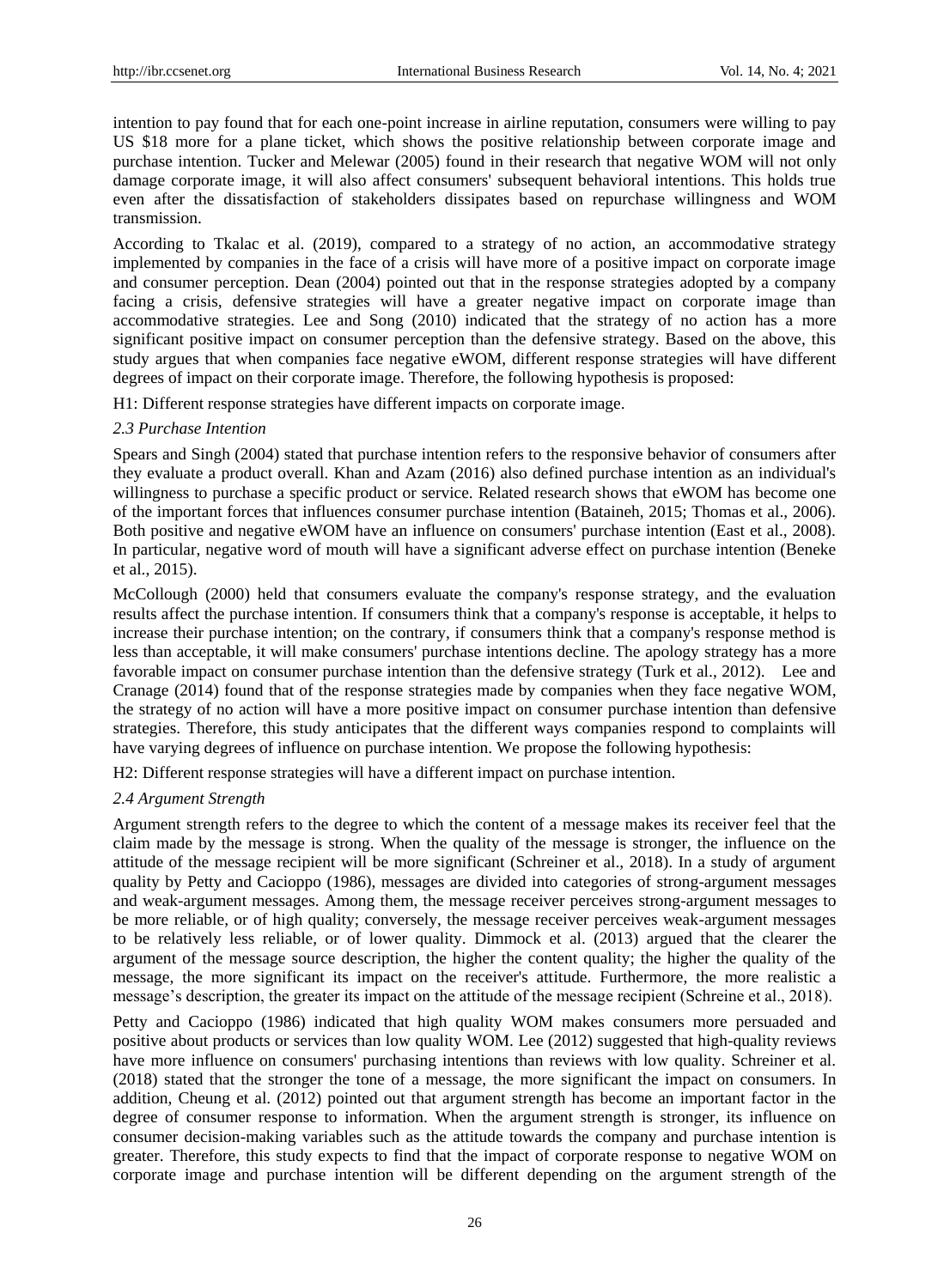negative WOM. The stronger the message's argument, the more disadvantageous it will be to the rescue of corporate image and purchase intention. On the basis of this literature review, the following hypotheses are proposed:

H3a: The correlation between company response strategies and corporate image will vary depending on argument strength.

H3b: The correlation between company response strategies and purchase intention will vary depending on argument strength.

## *2.5 The Relationship between Corporate Image and Purchase Intention*

Robertson and Gatignon (1986) suggested that consumers will consider the quality of a company's products or services through the lens of its corporate image, which is also in line with the peripheral route of the elaboration likelihood model (ELM) mentioned by scholars (Petty & Cacioppo, 1986). Corporate image provides consumers with a prior understanding of the products or services of a particular company, which can effectively reduce their uncertainty when making purchasing decisions. When consumers are unfamiliar with the products or services of a particular company, corporate image will become an important reference indicator. Companies with a good image are more easily accepted by consumers (Alpert & Kamins, 1995), because a good corporate image has a positive incentive effect on consumers and can effectively enhance consumers' trust in the company (Casalo et al., 2007).

Bataineh (2015) found that corporate image has a direct impact on consumer purchase intention. When a company has a good corporate image, it will help to increase consumers' trust in the company, thereby increasing consumer purchase intention. Herbig and Milewicz (1995) held that when a company has better corporate image, consumers' purchase intentions for the products or services sold by the company are higher. Based on the above information, corporate image has a positive effect on promoting consumers' purchasing intention. Accordingly, the following hypothesis is proposed:

H4: Corporate image has a significant positive impact on purchase intention.

# **3. Method**

# *3.1 Design*

In the past, research on topics related to negative eWOM was mostly in the tourism industry, film and television entertainment industry, and telecommunications industry, and less in the financial industry (Tsao et al., 2015; Tsao & Hsieh, 2015). In the financial industry, banking is among the more complicated sectors and has more employees (Lin, 2017). In organizations with more service personnel, the frequency of friction between service personnel and consumers is higher. Therefore, this study used the banking industry as the industry category for research.

This study assumes that if not manipulated by external forces, it is difficult to use the recall method to measure the perceived service errors of the customers and their interactions with service personnel. In order to improve the internal validity of the research, this study referred to Tsao (2018) and adopted an experimental design method. When introduced to virtual situations, the subjects were meant to act as they would in a real environment so as to measure their intuitive responses to the ways banks deal with complaints. This study divided company response strategies into categories of accommodative strategies, defensive strategies and no action strategies and divided argument strength into categories of strong and weak. This study used a 3 (response strategy: accommodative/defensive/no action)  $\times$  2 (argument strength: strong/weak) between-subject factorial design. The participants for this study were publicly recruited from a community website, and non-random assignments of 6 experimental scenarios were made online.

## *3.2 Development of Stimuli, Experimental Manipulation, and Measure Development*

Statistics on public complaints received by the Banking Bureau of the Financial Supervisory Commission (2019) show that the number of consumer complaints about poor attitudes of bank personnel ranks fifth among all complaint cases. This shows that consumers pay significant attention to bank service employee attitudes. Therefore, this study used the attitudes of bank counter staff as the main content of customer complaints in the virtual situations.

According to Lee and Song (2010), company response strategies are composed of accommodative strategies, defensive strategies and strategies of no action. Hence, this study used "apology" as a contextual manipulation for accommodative strategy, "avoiding responsibility" as a contextual manipulation for defensive strategy, and "not responding" as a contextual manipulation for no action (Zhang, 2013).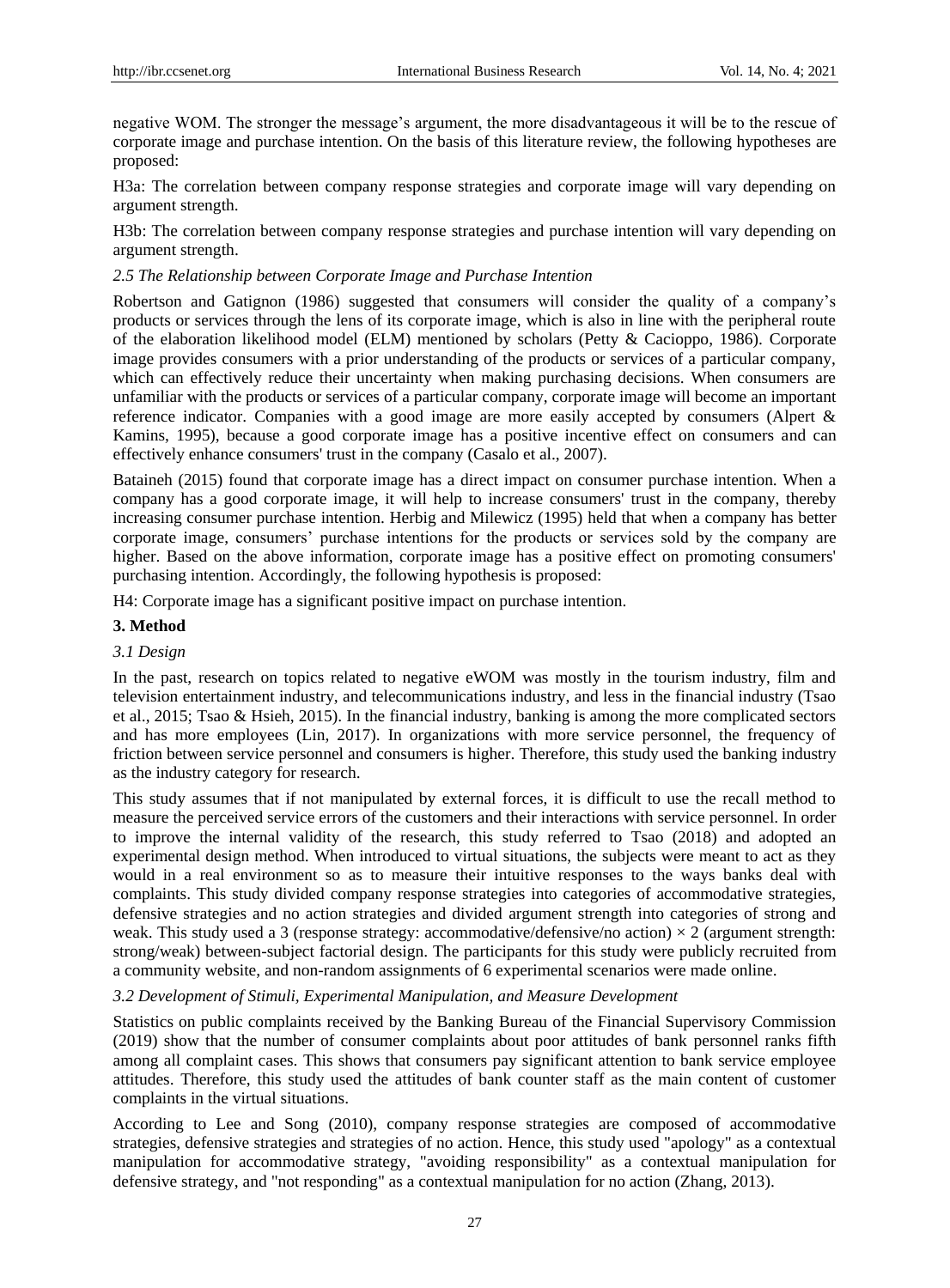Based on the relevant literature, argument strength is defined as the intensity of tone and content quality (including authenticity and clarity) of the substance of the message (Dimmock et al., 2013; Schreiner et al., 2018). Therefore, the intensity of the statement and the quality of the content were used to design and manipulate the situation. If, in the message left by the consumer, the tone of the complainant's statement is stronger and the content more realistic and clearer, the argument strength is considered stronger; otherwise, the argument strength is weaker. In order test argument strength, this study proposed three items in the questionnaire as follows: 1. I think that the consumer's message is strong in words; 2. I think the description in the consumer's message is realistic; 3. I think the description of the consumer's message is clear. These items were measured using a seven-point Likert-type scale, ranging from 1 (strongly disagree) to7 (strongly agree).

For the manipulation criteria of the above two variables, this study proposed one of six virtual situations. An example would be argument strength: strong / response strategy: accommodative.

Online customer complaint (strong argument strength):

When I went to this bank for business on June 1, the attitude of the staff in the process was really bad. When I asked him questions, the teller answered me with a perfunctory attitude. For example, I asked how to fill in information on a form, and he replied to me: "Fill it as written above! Can't you read it yourself!" Yes, I'm really so free that I don't have anything else to do! I only came here to get your bad service. I will never come to this bank to do anything again!

#### Bank response strategy (accommodative strategy):

Dear customer: We are very **sorry** for your unpleasant experience in the bank. Please send your personal contact information to aaa@XXX.com, and we will send a specialist to contact you to understand the details of what happen that day, so that the bank can make further improvements and enhancements. Thanks for your cooperation.

The definitions and measurement of the dependent variables in this study are explained, as follows. Corporate image refers to the subjective attitude and impression of customers after evaluating the company as a whole (Nguyen & Leblan, 2001; Barnett et al., 2006) based on the literature review, this study proposed seven measurement items to measure corporate image. Purchase intention refers to consumers' tendency to purchase a specific product or service (Khan & Azam, 2016); based on the literature review, this study proposed 7 measurement items to measure purchase intention. All 14 items were measured using a seven-point Likert-type scale ranging from 1 (strongly disagree) to 7 (strongly agree). Appendix A shows the questionnaire items and reference literature sources.

## *3.3 Participants and Experimental Procedure*

This study used convenience sampling to conduct the survey. Respondents were consumers who had done business with banks in the past year, and online platforms were used for the sample data collection. Google Forms was employed to create an online questionnaire, which was supplemented using the Wix.com web editor to edit the questionnaire and smooth out the test process. The questionnaires based on the six different situations were distributed on social media platforms. To avoid the bias of non-random assignments as much as possible, this study randomly changed the layout of the six hyperlinked URLs week by week.

The online platforms used for questionnaire distribution included a personal page on Facebook, a Facebook questionnaire exchange community, a Line community, and a personal Instagram page. Before completing the questionnaire, the subjects were asked to read an article about a scenario, so that the subjects could be familiar with the scenario before the pre-test. They then filled out the questionnaire after reading about how the bank handled the consumer's complaint. A total of 212 subjects were contacted in this study. After the questionnaires with incomplete and invalid answers or from non-target subjects were eliminated, the number of valid samples was 180. The effective recovery rate was 85%.

Among the subjects, 52 were male (28.9%) and 128 were female (71.1%). The majority were 21–30 years old, with 122 subjects in that range (67.8%), followed by 23 people 31–40 years old (12.8%). In terms of occupation, students accounted for the highest proportion, with 101 subjects (56.1%), followed by those employed in the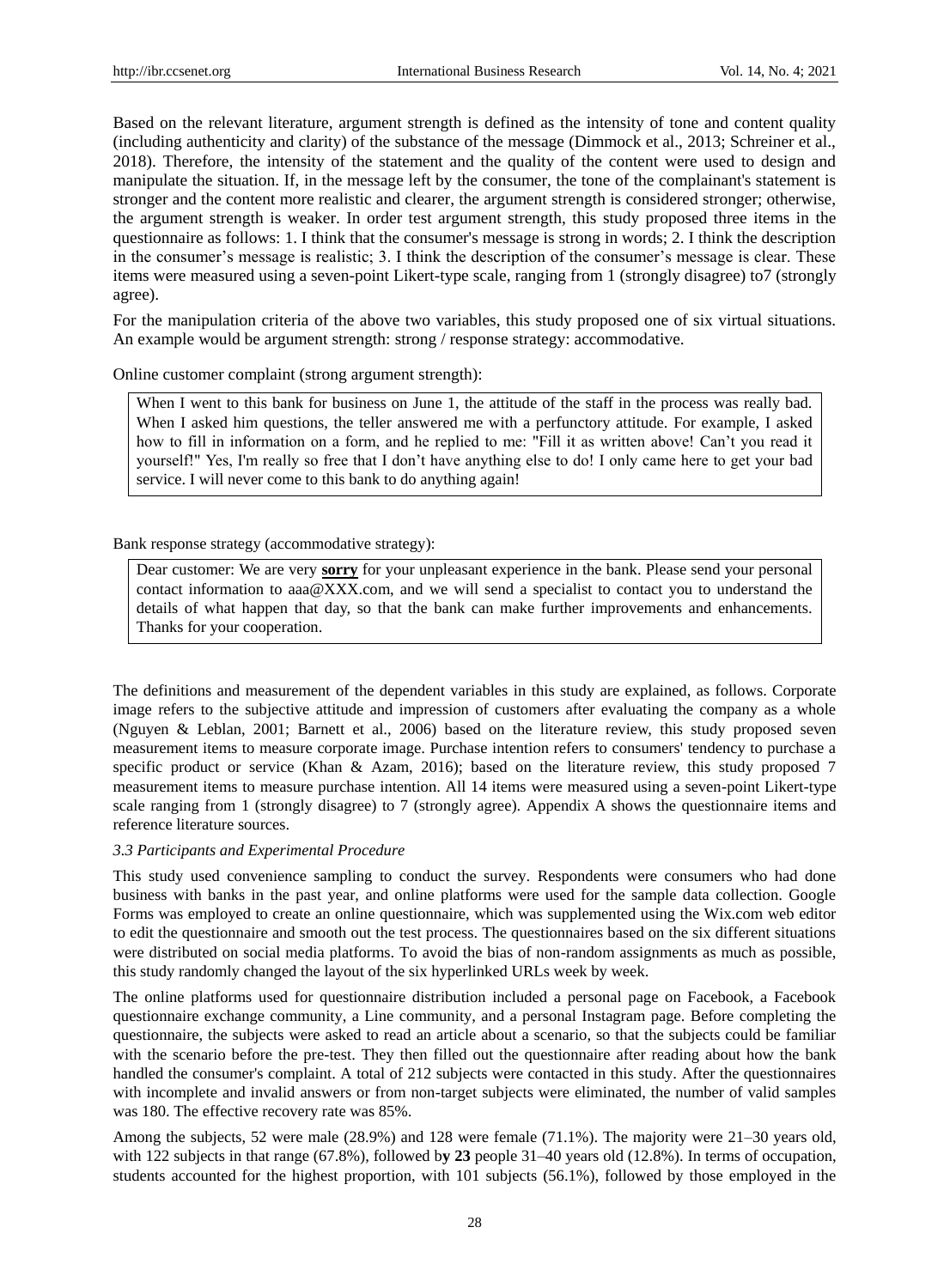service industry, with 44 people (24.4%). The number of business transactions with banks in the past year was mostly 1 to 5 times, applying to 141 people (78.3%), followed by 6 to 10 times, with 25 people (13.9%).

## **4. Analysis and Results**

#### *4.1 Reliability and Validity Analysis, and Manipulation Check*

First, the reliability and validity of the constructs were tested. As shown in Table 1, the Cronbach's alpha of the three constructs were between 0.793 and 0.966, all exceeding 0.7, and at the same time, the composite reliability was greater than 0.6. This shows that the three constructs all meet the standards for high internal consistency (Fornell, 1992). From Table 1 we can see that the factor loading of the 17 measurement items was between 0.715 and 0.933. Considering a judgment threshold greater than 0.7, this indicates that the three constructs are consistent with convergent validity (Hair et al., 2009).

Second, a manipulation check was conducted on the argument strength variation in the virtual experimental situation. In this study, 90 of the 180 valid questionnaires responded to the strong argument situation, and 90 responded to the weak argument situation. The mean of the argument strength reported when the subject was associated with the high argument strength situation was significantly greater than the mean of the low argument strength situation (Mean<sub>strong</sub> = 5.030, Mean<sub>weak</sub> = 3.393; t = 9.109<sup>\*\*\*</sup>, p < 0.001). Based on this, the manipulation of argument strength is shown to be appropriate and subsequent analysis can continue.

| Construct             | Items          | Mean  | S. D. | Factor<br>loading | Cronbach's<br>alpha | Composite<br>reliability | <b>AVE</b> |
|-----------------------|----------------|-------|-------|-------------------|---------------------|--------------------------|------------|
|                       | A1             | 4.728 | 1.759 | 0.902             |                     |                          |            |
| Argument              | A <sub>2</sub> | 4.200 | 1.576 | 0.883             | 0.793               | 0.881                    | 0.714      |
| strength              | A <sub>3</sub> | 3.706 | 1.848 | 0.740             |                     |                          |            |
|                       | C <sub>1</sub> | 3.194 | 1.658 | 0.933             |                     |                          |            |
|                       | C2             | 3.417 | 1.613 | 0.928             |                     |                          |            |
|                       | C <sub>3</sub> | 3.033 | 1.542 | 0.924             |                     |                          |            |
| Corporate image       | C <sub>4</sub> | 3.217 | 1.835 | 0.922             | 0.960               | 0.975                    | 0.847      |
|                       | C5             | 3.267 | 1.851 | 0.920             |                     |                          |            |
|                       | C6             | 3.139 | 1.694 | 0.915             |                     |                          |            |
|                       | C7             | 3.161 | 1.708 | 0.899             |                     |                          |            |
|                       | P <sub>1</sub> | 3.372 | 1.568 | 0.888             |                     |                          |            |
|                       | P <sub>2</sub> | 3.289 | 1.504 | 0.863             |                     |                          |            |
|                       | P3             | 3.172 | 1.574 | 0.863             |                     |                          |            |
| Purchase<br>intention | P4             | 2.967 | 1.596 | 0.862             | 0.966               | 0.942                    | 0.699      |
|                       | P <sub>5</sub> | 2.972 | 1.544 | 0.826             |                     |                          |            |
|                       | P <sub>6</sub> | 3.000 | 1.737 | 0.825             |                     |                          |            |
|                       | P7             | 3.183 | 1.619 | 0.715             |                     |                          |            |

Table 1. Scale items and measured properties

*4.2 Hypothesis Testing*

The hypotheses were tested using a  $2 \times 2$  analysis of variance. As shown in Table 2, company response strategy revealed a significant effect on corporate image  $(F_{(2,174)}=91.451***; p<0.001)$ . Using a mean test, we found that the accommodative strategy was more effective than the defensive strategy in recovering corporate image (Mean<sub>accommodative</sub>=  $4.738$  > Mean<sub>defensive</sub> = 2.400; t=12.090<sup>\*\*\*</sup>; p<0.001) (see Table 3). At the same time, the accommodative strategy was more effective than no action in restoring corporate image (Mean<sub>accommodative</sub>  $= 4.738$ )  $>$  Mean<sub>no action</sub> = 2.474; t = 11.122<sup>\*\*\*</sup>; p < 0.001) (see Table 3). This demonstrates that the different response strategies will have different effects on corporate image. Among them, the accommodative strategy is significantly better than the other two strategies; however, there is no significant difference between defensiveness and no action (Mean<sub>defensive</sub> = 2.400 < Mean<sub>no action</sub> = 2.474; t = -0.380; p > 0.05). As a result, H1 is supported.

Table 2. Two-way ANOVA test results (Dependent variable: Corporate image)

| Response strategies (A) | 91.451 | $0.000***$ |
|-------------------------|--------|------------|
| Argument strength (B)   | 1.339  | 0.249      |
| $A \times B$<br>.       | 1.279  | 0.281      |

Note:  $p<0.05$ ,  $p<0.01$ ,  $p<0.001$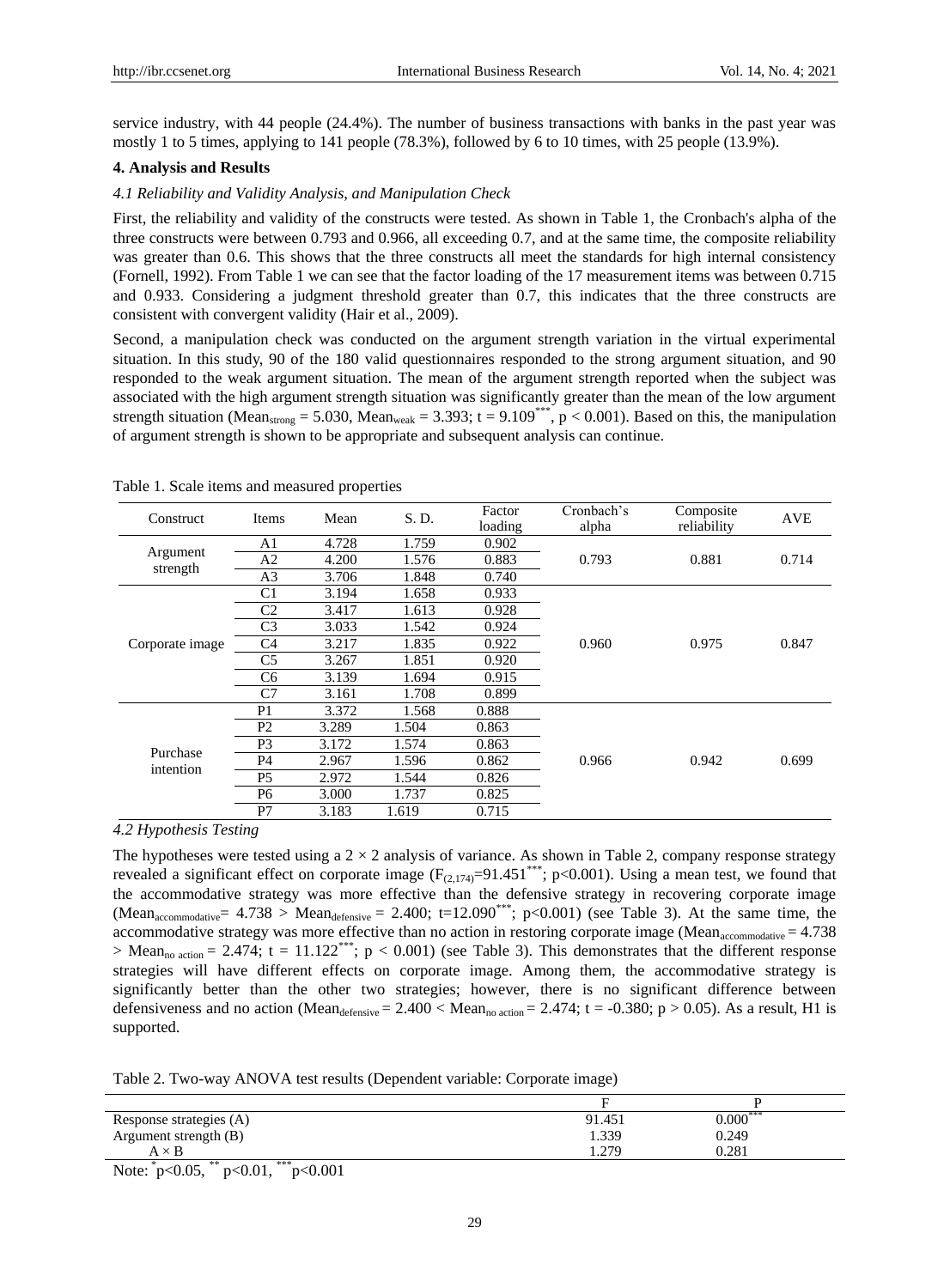| Dependent<br>variable | Response strategy<br>(I)    | Response strategy (J)    | Mean difference<br>$(I-J)$ | t-value   | $p$ -value |
|-----------------------|-----------------------------|--------------------------|----------------------------|-----------|------------|
|                       | Accommodative $(4.738)^{a}$ | Defensive<br>(2.400)     | 2.338                      | 12.090    | $0.000***$ |
|                       |                             | No action<br>(2.474)     | 2.264                      | 11.122    | $0.000***$ |
| Corporate             | Defensive<br>(2.400)        | Accommodative<br>(4.738) | $-2.338$                   | $-12.090$ | $0.000***$ |
| image                 |                             | No action<br>(2.474)     | $-0.074$                   | $-0.380$  | 0.932      |
|                       | No action                   | Accommodative<br>(4.738) | $-2.264$                   | $-11.122$ | $0.000***$ |
|                       | (2.474)                     | Defensive<br>(2.400)     | 0.074                      | 0.380     | 0.932      |

#### Table 3. Multiple comparisons and mean test

Note:  $p<0.05$ ,  $p<0.01$ ,  $p<0.001$ 

<sup>a</sup> The figures in the brackets are the mean values.

As shown in Table 4, company response strategy revealed a significant effect on purchase intention ( $F_{(2,174)}$  = 47.590\*\*\*;  $p < 0.001$ ). After multiple comparisons, we found that the accommodative strategy was significantly more effective than the defensive strategy in improving purchase intention (Mean<sub>accommodative</sub> =  $4.329$ ) Mean<sub>defensive</sub> = 2.429; t = 8.902<sup>\*\*\*</sup>; p<0.001) (see Table 5). In addition, the accommodative strategy increased purchase intention significantly more than no action (Mean<sub>accommodative</sub> =  $4.4.329$  > Mean<sub>no action</sub>= 2.652; t = 7.641\*\*\*; p<0.001) (see Table 5). This demonstrates that the different response strategies will have different effects on purchase intention. Accommodative strategies are significantly better than the other two strategies; however, there is no significant difference between defensive and no action strategies (Mean $_{\text{defensive}} = 2.429$  <  $Mean_{no\,action} = 2.652$ ; t = -1.041; p > 0.05). As a result, H2 is supported.

#### Table 4. Two-way ANOVA test results (Dependent variable: Purchase intention)

| Response strategy (A)                             | 47.590 | $0.000***$ |
|---------------------------------------------------|--------|------------|
| Argument strength (B)                             | 1.876  | 0.172      |
| $A \times B$                                      | 3.119  | 0.047      |
| ***<br>$0.05$ **<br>0.01<br>$\mathbf{r}$<br>0.001 |        |            |

Note:  $p<0.05$ ,  $p<0.01$ ,  $p<0.001$ 

| Dependent variable | Response strategy (I) | Response strategy (J)    | Mean difference (I-J) | t-value  | p-value    |
|--------------------|-----------------------|--------------------------|-----------------------|----------|------------|
| Purchase intention |                       | Defensive<br>(2.429)     | 1.900                 | 8.902    | $0.000***$ |
|                    | Accommodative (4.329) | No action<br>(2.652)     | 1.676                 | 7.641    | $0.000***$ |
|                    | Defensive<br>(2.429)  | Accommodative<br>(4.329) | $-1.900$              | $-8.902$ | $0.000***$ |
|                    |                       | No action<br>(2.652)     | $-0.224$              | $-1.041$ | 0.585      |
|                    | No action             | Accommodative<br>(4.329) | $-1.676$              | $-7.641$ | $0.000***$ |
|                    | (2.652)               | Defensive<br>(2.429)     | 0.224                 | 1.041    | 0.585      |

## Table 5. Multiple comparisons and mean test

Note: \*p<0.05, \*\* p<0.01, \*\*\*p<0.001

In order to verify H3, the following interaction analysis was conducted. Table 2 shows that the interaction between response strategy and argument strength has no significant impact on corporate image ( $F_{(2,174)}=1.279$ ; p > 0.05), which indicates that the impact of response strategy on corporate image is not affected by argument strength. Therefore, H3a is has not been verified.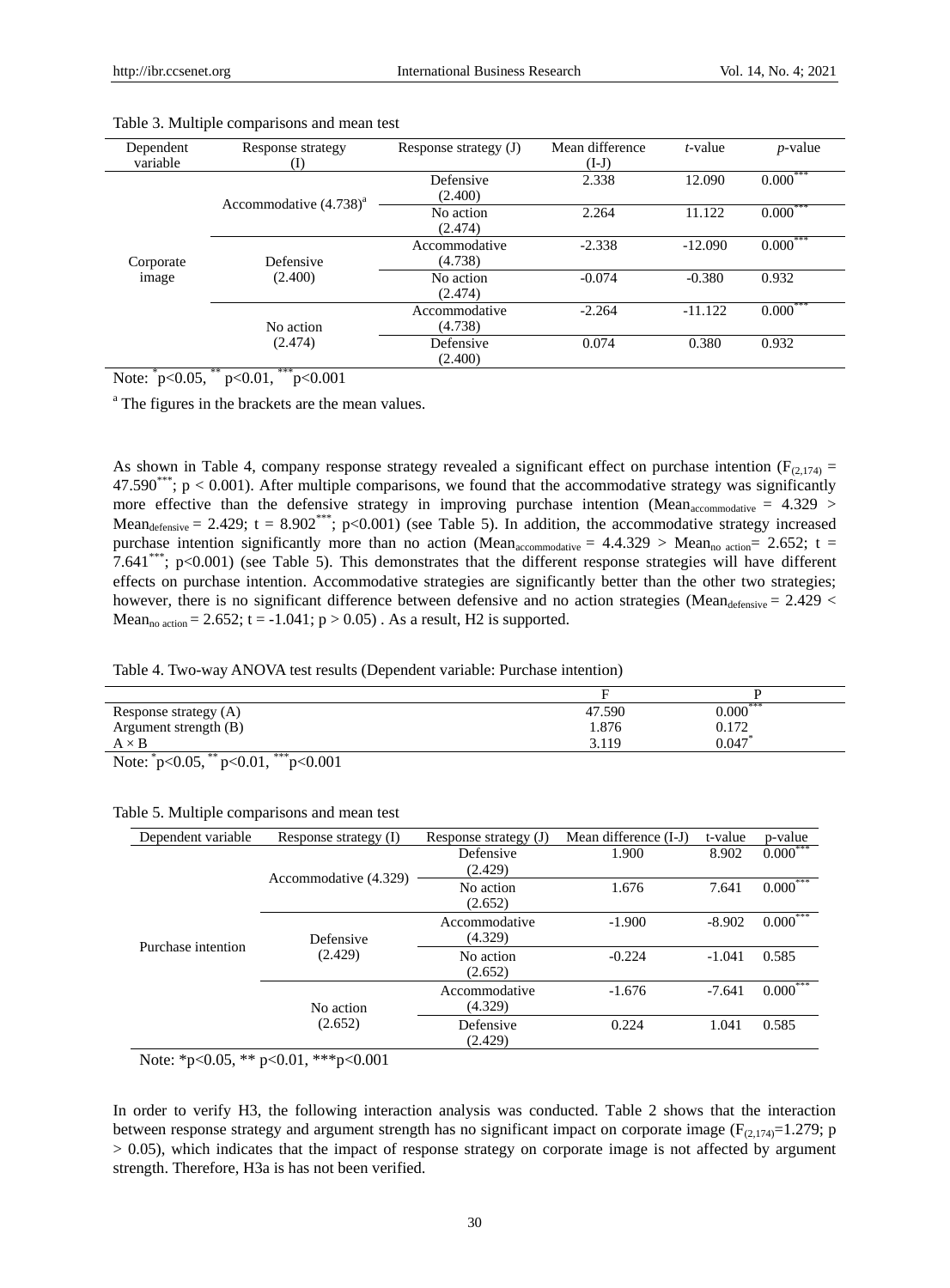Table 4 and Figure 1 show that the interaction between response strategy and argument strength does have a significant impact on purchase intention (F  $_{(2,174)} = 3.119^*$ ; p<0.05), indicating that the influence of response strategy on purchase intention will vary depending on argument strength. Therefore, H3b is supported. The changes in the scenario are clarified by the interaction between variables in the following figures and tables. First, as seen from Figure 1, no matter what the argument strength, the accommodative strategy is significantly better than the other two strategies for the promotion of purchase intention. This result is consistent with the previous two hypothesis verifications. In addition, from the pairwise average test values in Table 6, we can see the interaction that will occur when the company adopts an accommodative strategy. When the company adopts a accommodative strategy to deal with the complaints of the weak argument, the purchase intention promotion effect will be significantly greater than that in a strong argument situation (Mean<sub>accommodative, strong</sub> =  $3.962 <$ Mean<sub>accommodative, weak</sub> = 4.965; t = -2.481<sup>\*</sup>, p<0.05). This indicates that when a consumer's complaint shows a weak tone and the company adopts an accommodative strategy, there will be greater benefits to the improvement of purchase intention.



Figure 1. Interaction effect between response strategy and argument strength on purchase intention

| Dependent variable               | Response          | Argument | Mean  | Mean       | t-value  | p-value   |
|----------------------------------|-------------------|----------|-------|------------|----------|-----------|
|                                  | strategy          | strength |       | difference |          |           |
|                                  | Accommodative     | Strong   | 3.962 | $-0.733$   | $-2.481$ | $0.016^*$ |
|                                  |                   | Weak     | 4.695 |            |          |           |
| Purchase intention               | Defensive         | Strong   | 2.590 | 0.324      | 1.908    | 0.277     |
|                                  |                   | Weak     | 2.267 |            |          |           |
|                                  |                   | Strong   | 2.500 |            | $-0.976$ | 0.333     |
|                                  | No action         | Weak     | 2.805 | $-0.305$   |          |           |
| Note: $p<0.05$ , $p<0.01$ , $p1$ | $r_{\rm p<0.001}$ |          |       |            |          |           |

Table 6. The analysis of the moderating effect

In order to verify the correlation between corporate image and purchase intention, this study used regression analysis. From Table 7, we can see that the regression model explains 76.28% of the variation of  $\mathbb{R}^2$ , which exceeds the threshold of 0.5 for  $\mathbb{R}^2$  proposed by scholars (Shin, et al., 2010). This indicates good fit for this regression model. Table 7 also shows that the regression coefficient of corporate image is 0.873, and the p-value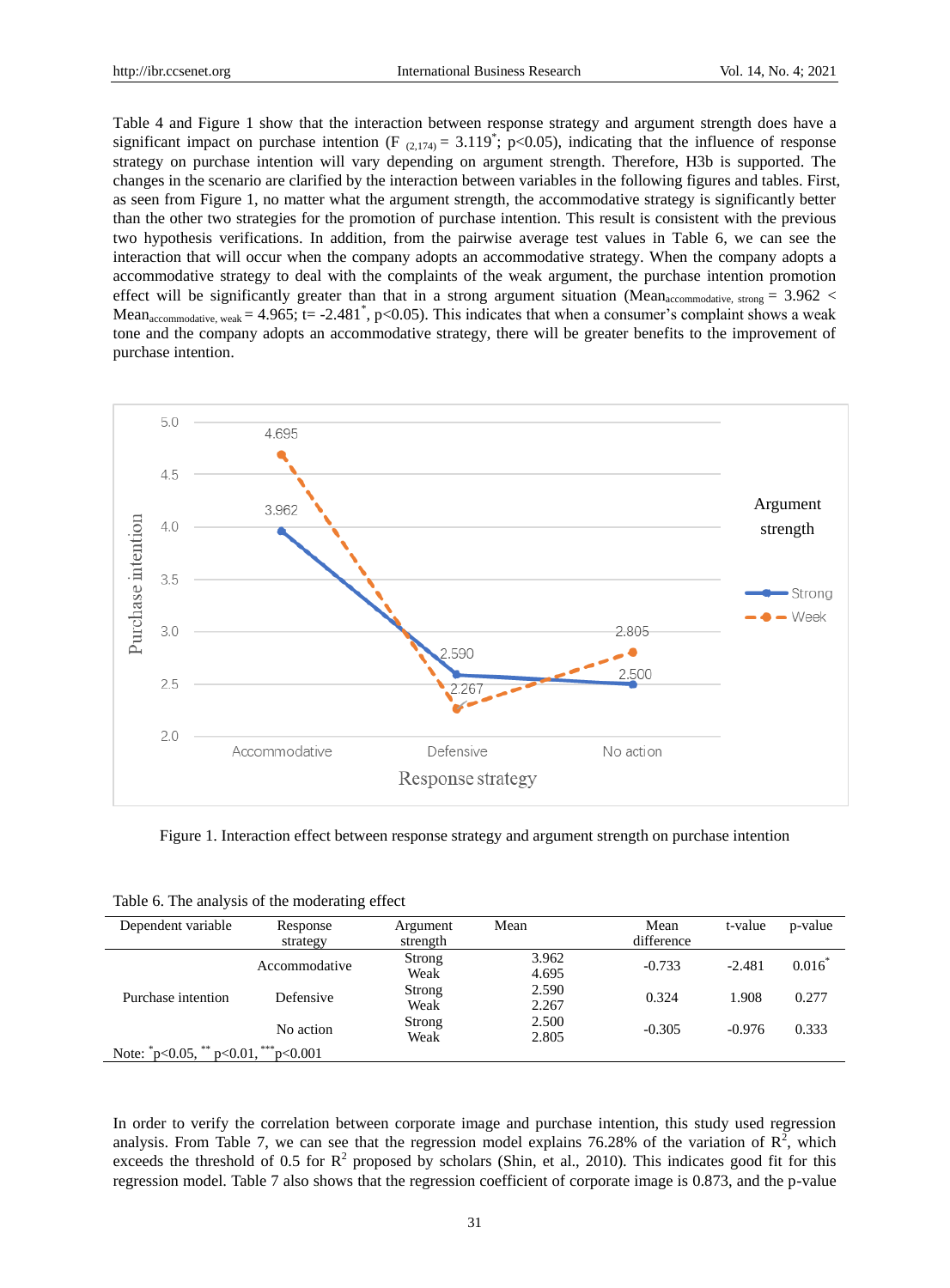is less than 0.05, indicating that the variables of corporate image and purchase intention are significantly positively correlated. This means that when consumers perceive a better corporate image, they have greater purchase intentions. Therefore, H4 is supported.

|  |  | Table 7. The result of regression analysis |  |
|--|--|--------------------------------------------|--|
|  |  |                                            |  |
|  |  |                                            |  |
|  |  |                                            |  |

| Dependent variable: Purchase intention                     |             |         |            |                       |  |  |  |
|------------------------------------------------------------|-------------|---------|------------|-----------------------|--|--|--|
| Independent variable                                       | Coefficient | t-value | p-value    | Result                |  |  |  |
| Corporate image                                            | 0.873       | 23.848  | $0.000***$ | Accept H <sub>4</sub> |  |  |  |
| $R^2 = 0.762$ , $R\alpha = 0.760$ , $F = 568.748$ , df = 1 |             |         |            |                       |  |  |  |
| <i>Note</i> : *p<0.05, **p<0.01, ***p<0.001                |             |         |            |                       |  |  |  |

#### **5. Discussion and Conclusions**

## *5.1 Conclusions*

First, this study analyzed the impact of three different company response strategies on corporate image and purchase intention. As the test results indicated, different response strategies have varying influences on corporate image and purchase intention. Among them, the accommodative strategy is significantly better than the defensive strategy and no action strategy. To maintain corporate image and strengthen purchase intention, companies should properly respond to and deal with consumer complaints. They must apologize first and then understand and deal with the problem further; to shirk responsibility or fail to respond is an unwise reaction to negative word of mouth.

Another highlight of this study is the use of argument strength as a moderator of the effects of negative WOM response strategies and the attempt to further explore whether the impact of response methods on corporate image and purchase intention will change based on the argument strength of consumers' complaints. Results indicated that argument strength only moderated the correlation between response strategy and purchase intention; it did not meet the expectation to also moderate the correlation between response strategy and corporate image.

As shown in Figure 1, regardless of argument strength, the accommodative strategy was significantly better than the other two strategies. This result is consistent with H1 and H2. Furthermore, Table 6 shows that the moderating effect of argument strength only occurred when the company adopted an accommodative strategy. When a company faces a complaint with a weak argument, the best benefits for the promotion of consumer purchase intention will be produced if an accommodative strategy is adopted. Finally, this study also validated the positive correlation between corporate image and purchase intention, highlighting the importance of the enhancement of corporate image in enhancing purchase intention. This finding is consistent with research by Bataineh (2015).

#### *5.2 Marketing Implications and Contributions*

This study learned from the practical observation of online customer opinions and complaints regarding financial units that the response of most of today's bankers when facing negative eWOM is no action. This study shows that actually, companies adopting an accommodative strategy in response to negative eWOM have the best results in recovering corporate image and purchase intention. Bankers and other service providers are advised not to turn a blind eye to online customer complaints, or to refute, push, or blame; instead, they should adopt an accommodative strategy and immediately apologize to the customer, explain the follow-up process, and provide the contact information of the subsequent processing personnel. In addition to alleviating customer dissatisfaction in the first instance, this gives customers reasonable expectations for the company's service failure understanding and processing time and wins even more buffer time for the company.

Moreover, if the company wants to either implement an accommodative strategy or take no action, argument strength is particularly important, especially for accommodative strategies. The above findings suggest that the company immediately make substantial remedies when the service failure occurs: provide financial value-added methods for atonement such as coupons, discounts, refunds, product replacement or re-service, etc. (Tsao & Jhang, 2019). Moreover, managers with higher ranks can be invited to come forward to understand and remedy related incidents. They should strive to reduce consumer dissatisfaction in the moment when errors occur so as to reduce the argument strength on the Internet afterwards and enhance the effectiveness of accommodative strategies. Furthermore, from a positive point of view, good remedies can also increase customer post-recovery satisfaction, increase consumer loyalty, or slow down customer defection (Tsao, 2018).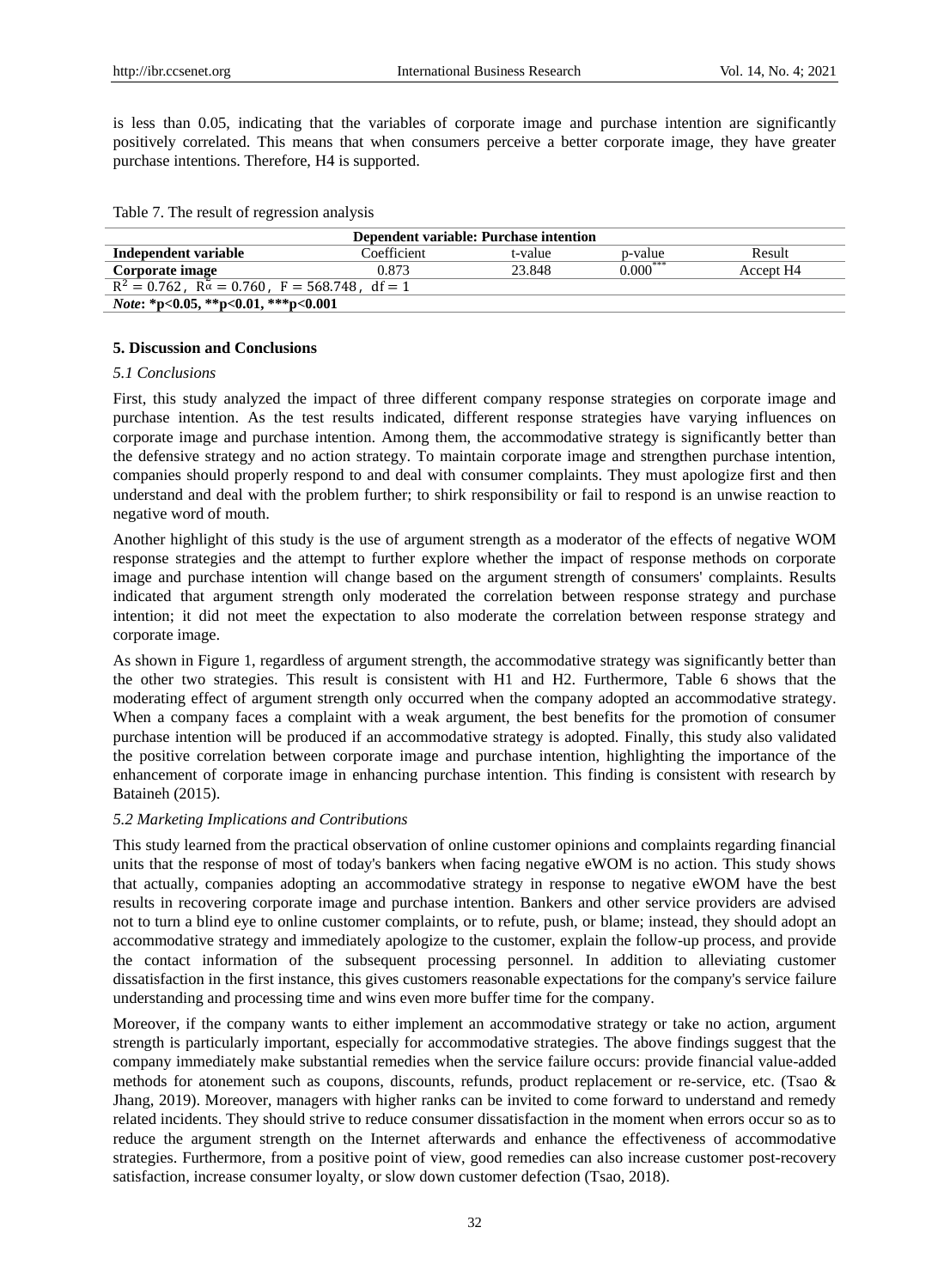This study took the banking industry as its subject of research. From the perspective of argument strength, it discussed the effect of company response strategies on corporate image and purchase intention. This was done to supplement research gaps that have been generated in the past by focusing on the personal views of consumers to study negative eWOM. This study provides strategies for bankers to effectively respond to negative eWOM from consumers. Related practical applications are also applicable to service industries with high personnel involvement, such as restaurants or hotels.

## *5.3 Limitations and Directions for Future Research*

Because this study was limited by manpower and funding, the effective number of samples was only 180. Judging from its characteristics, the sample was too concentrated on students, and it is subject to certain restrictions in projecting its results onto the population as a whole. Although the questionnaire contained initial instructions to watch the content of the situation design to the end, due to the layout of the online form the subject could skip the situation design content, resulting in too many invalid questionnaires. However, strict evaluation criteria were still adopted by this study to check the validity of the questionnaires. Participant suggestions from an open question implied that there were too many questions to fill in, so participants' willingness to cooperate may have been reduced, resulting in more difficulties for controlling the quality of the answers.

Finally, relevant suggestions for future researchers are as follows: (1) This study was set up for the banking industry, so follow-up studies can be conducted for different types of industries. Analysis and comparison of differences between industries can then be carried out; (2) The only moderator in this research model was argument strength. The status of online complaint writers seems to be worth investigating in the model. With this, a clearer understanding of the effect of a company's response strategy for complaint handling could be reached.

#### **References**

- Alpert, F. H., & Kamins, M. A. (1995). An empirical investigation of consumer memory, attitude, and perceptions toward pioneer and follower brands. *Journal of Marketing, 59*(4), 34-45. https://doi.org/10.1177/002224299505900403
- Banking Bureau, Financial Supervisory Commission of Taiwan (2019). *Statistics Table of Contents of Public Appeal Cases*. Retrieved from https://www.banking.gov.tw/ch/home.jsp?id=331&parentpath=0,6
- Barnett, M. L., Jermier, J. M., & Lafferty, B. A. (2006). Corporate reputation: The definitional landscape. *Corporate Reputation Review, 9*(1), 26-38. https://doi.org/10.1057/palgrave.crr.1550012
- Bataineh, A. Q. (2015). The Impact of Perceived e-WOM on purchase intention: The mediating role of corporate image. *International Journal of Marketing Studies, 7*(1), 126. https://doi.org/10.5539/ijms.v7n1p126
- Beneke, J., de Sousa, S., Mbuyu, M., & Wickham, B. (2015). The effect of negative online customer reviews on brand equity and purchase intention of consumer electronics in South Africa. *The International Review of Retail, Distribution and Consumer Research, 26*(2), 171-201. https://doi.org/10.1080/09593969.2015.1068828
- Bradford, J. L., & Garrett, D. E. (1995). The effectiveness of corporate communicative responses to accusations of unethical behavior. *Journal of Business Ethics, 14*(11), 875-892. https://doi.org/10.1007/ BF00882067
- Briggs, R., & Nigel, H. (1997). Advertising on the web: Is there response before click-through, *Journal of Advertising Research, 37*(2), 33-45.
- Casalo, L. V., Flavián, C., & Guinal ú, M. (2007). The influence of satisfaction, perceived reputation and trust on a consumer's commitment to a website. *Journal of Marketing Communications, 13*(1), 1-17. https://doi.org/10.1080/13527260600951633
- Chang, H. H., Tsai, Y. C., Wong, K. H., Wang, J. W., & Cho, F. J. (2015). The effects of response strategies and severity of failure on consumer attribution with regard to negative word-of-mouth. *Decision Support Systems, 71*, 48-61. https://doi.org/10.1016/j.dss.2015.01.007
- Cheung, C. M. Y., Sia, C. L., & Kuan, K. K. (2012). Is this review believable? A study of factors affecting the credibility of online consumer reviews from an ELM perspective. *Journal of the Association for Information Systems, 13*(8), 618. https://doi.org/10.17705/1jais.00305
- Chu, S. C., Lien, C. H., & Cao, Y. (2019). Electronic word-of-mouth (eWOM) on WeChat: Examining the influence of sense of belonging, need for self-enhancement, and consumer engagement on Chinese travelers eWOM. *International Journal of Advertising, 38*(1), 26-49.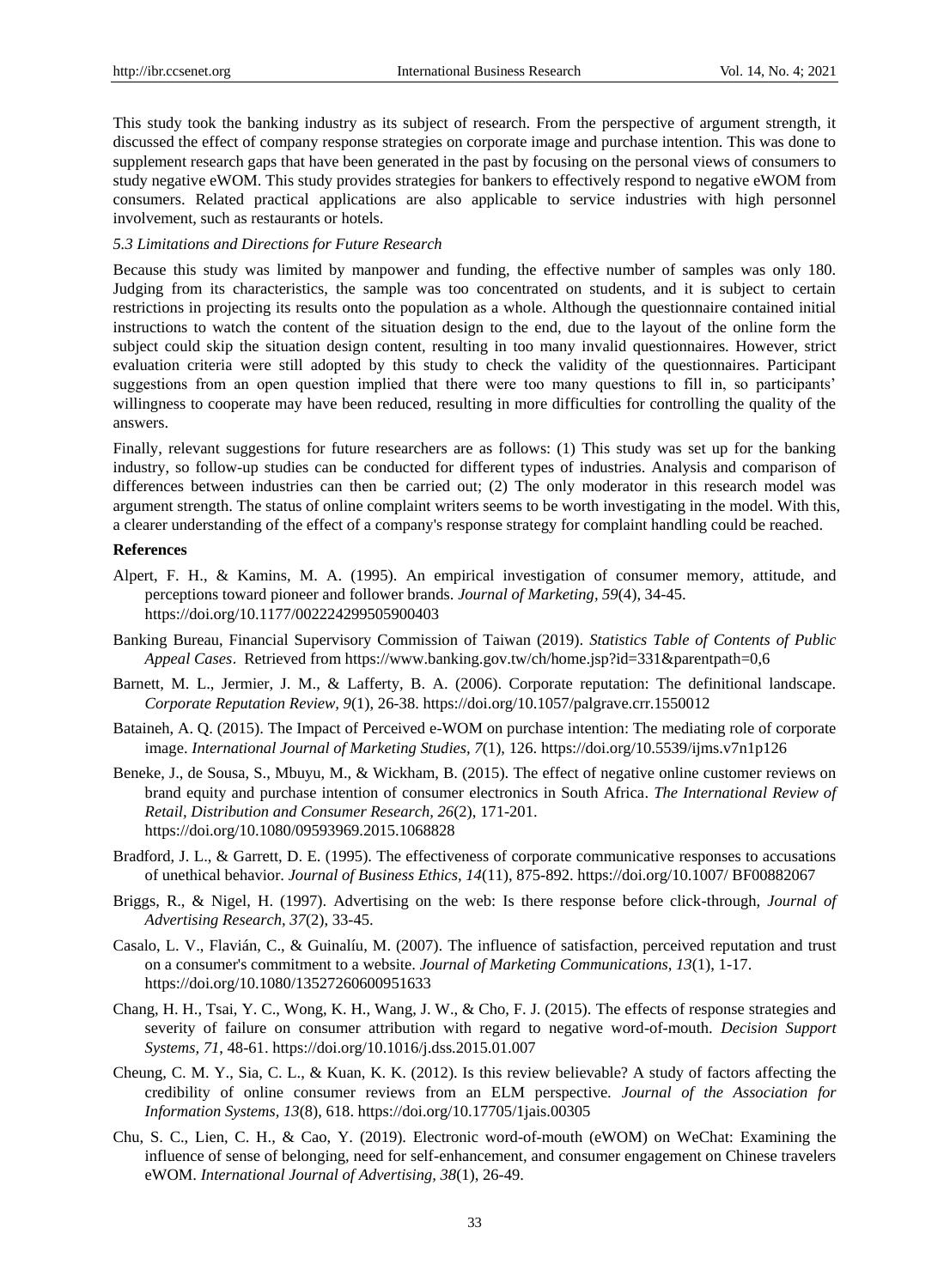https://doi.org/10.1080/02650487.2018.1470917

- Coombs, W. T., & Holladay, S. J. (2008). Comparing apology to equivalent crisis response strategies: Clarifying apology's role and value in crisis communication. *Public Relations Review, 34*(3), 252–257. https://doi.org/10.1016/j.pubrev.2008.04.001
- Dean, D. H. (2004). Consumer reaction to negative publicity: Effects of corporate reputation, response, and responsibility for a crisis event. *The Journal of Business Communication (1973), 41*(2), 192-211. https://doi.org/10.1177/0021943603261748
- Dimmock, J. A., Jackson, B., Clear, S. E., & Law, K. H. (2013). Matching temporal frame to recipients' time orientation in exercise messaging: Does argument quality matter? *Psychology of Sport and Exercise, 14*(6), 804-812. https://doi.org/10.1016/j.psychsport.2013.06.002
- East, R., Hammond, K., & Lomax, W. (2008). Measuring the impact of positive and negative word of mouth on brand purchase probability. *International journal of research in marketing, 25*(3), 215-224. https://doi.org/10.1016/j.ijresmar.2008.04.001
- Fornell, C., & Larcker, D. F. (1981). Evaluating structural equation models with unobservable variables and measurement error. *Journal of marketing research, 18*(1), 39-50. https://doi.org/10.1177/002224378101800104
- Graham, M. E., & Bansal, P. (2007). Consumers' willingness to pay for corporate reputation: the context of airline companies. *Corporate reputation review, 10*(3), 189-200. https://doi.org/10.1057/palgrave.crr.1550052
- Hawkins, H. C., Best, A., & Coney, K. (2001). *Consumer Behaviour: Segmentation customers by demographic profile.*
- Hayes, J. L., Shan, Y., & King, K. W. (2018). The interconnected role of strength of brand and interpersonal relationships and user comment valence on brand video sharing behaviour. *International Journal of Advertising 37*(1), 142-64. https://doi.org/10.1080/02650487.2017.1360576
- Herbig, P., & Milewicz, J. (1995). The relationship of reputation and credibility to brand success. *Journal of consumer marketing, 12*(4), 5-11.
- Jan, M. T., Anuar, N. S. M., & Sultan, N. (2018). factors influencing satisfaction with service recovery and word-of-mouth: an empirical study of banking industry in Malaysia. *International Journal of Accounting, 3*(16), 48-57.
- Khan, A., & Azam, M. K. (2016). Factors influencing halal products purchase intention in India: preliminary investigation. *IUP Journal of Marketing Management, 15*(1), 20.
- Kim, S. J., Maslowska, E., & Malthouse, E. C. (2018). Understanding the effects of different review features on purchase probability. *International Journal of Advertising 37*(1), 29-53. https://doi.org/10.1080/02650487.2017.1340928
- Lee, C. H., & Cranage, D. A. (2014). Toward understanding consumer processing of negative online word-of-mouth communication: the roles of opinion consensus and organizational response strategies. *Journal of Hospitality & Tourism Research, 38*(3), 330-360. https://doi.org/10.1177/1096348012451455
- Lee, W. J. (2012). The research of the electronic word of mouth on purchase intention. *Degree Thesis of Institute of Information Management, Taipei University of Science and Technology*, 1-69.
- Lee, Y. L., & Song, S. (2010). An empirical investigation of electronic word-of-mouth: Informational motive and corporate response strategy. *Computers in Human Behavior, 26*(5), 1073-1080. https://doi.org/10.1016/j.chb.2010.03.009
- Lyu, J. C. (2012). A comparative study of crisis communication strategies between Mainland China and Taiwan: The melamine-tainted milk powder crisis in the Chinese context. *Public Relations Review, 38*(5), 779-791. https://doi.org/10.1016/j.pubrev.2012.07.003
- Matute, J., Polo-Redondo, Y., & Utrillas, A. (2016). The influence of EWOM characteristics on online repurchase intention: Mediating roles of trust and perceived usefulness. *Online Information Review, 40*(7), 1090-1110. https://doi.org/10.1108/OIR-11-2015-0373
- McCollough, M. A. (2000). The effect of perceived justice and attributions regarding service failure and recovery on post-recovery customer satisfaction and service quality attitudes. *Journal of Hospitality &*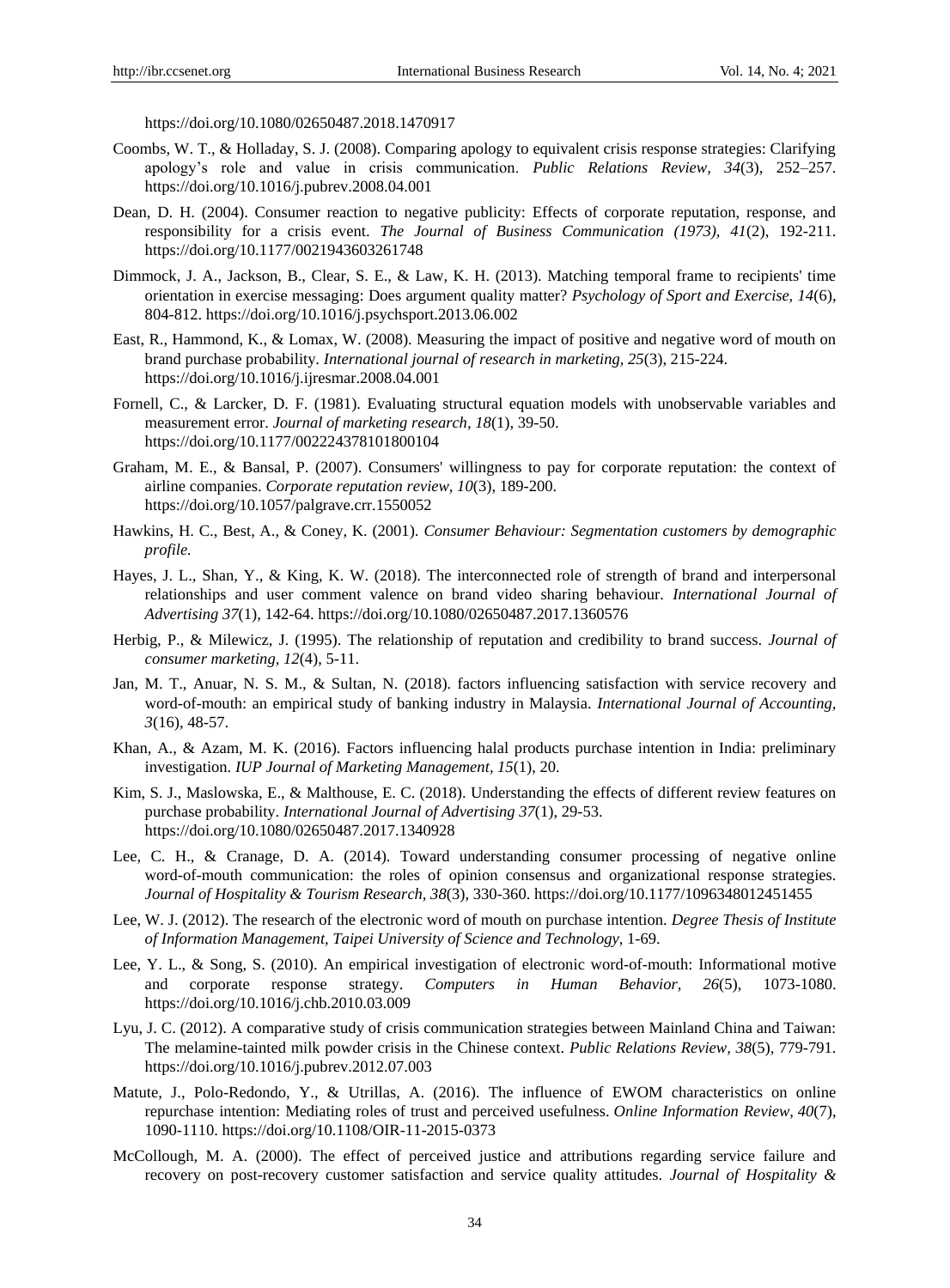*Tourism Research, 24*(4), 423-447. https://doi.org/10.1177/109634800002400402

- Miller, R., & Lessard, D. (2001). Understanding and managing risks in large engineering projects. *International Journal of Project Management, 19*(8), 437-443. https://doi.org/10.1016/S0263-7863(01)00045-X
- Nguyen, N., & Leblanc, G. (2001). Corporate image and corporate reputation in customers' retention decisions in services. *Journal of retailing and Consumer Services, 8*(4), 227-236. https://doi.org/10.1016/S0969-6989(00)00029-1
- Petty, R. E., & Cacioppo, J. T. (1986). The elaboration likelihood model of persuasion. In Communication and persuasion. *Springer, New York, NY*, 1-24. https://doi.org/10.1007/978-1-4612-4964-1\_1
- Robertson, T. S., & Gatignon, H. (1986). Competitive effects on technology diffusion. *Journal of Marketing, 50*(3), 1-12. https://doi.org/10.1177/002224298605000301
- Schreiner, C., Appel, M., Isberner, M. B., & Richter, T. (2018). Argument strength and the persuasiveness of stories. *Discourse processes, 55*(4), 371-386. https://doi.org/10.1080/0163853X.2016.1257406
- Sherell, D. L., & Reidenbach, E. R. (1986). A Consumer Response Framework for Negative Publicity: Suggestions for Response Strategies. *Akron Business and Economic Review, 17*(2), Summer, 37-44.
- Spears, N., & Singh, S. N. (2004). Measuring Attitude Toward the Brand and Purchase Intentions. *Journal of Current Issues & Research In Advertising (CTC Press), 26*(2), 53-66. https://doi.org/10.1080/10641734.2004.10505164
- Thomas, A., Brunner, M., & Opwis, K. (2006). Satisfaction, image and loyalty: new versus experienced customers. *European Journal of Marketing, 42*, 9-10. https://doi.org/10.1108/03090560810891163
- Tkalac Verčič, A., Verčič, D., & Coombs, W. T. (2019). Convergence of crisis response strategy and source credibility: Who can you trust? *Journal of Contingencies and Crisis Management, 27*(1), 28-37. https://doi.org/10.1111/1468-5973.12229
- Tsao, W. C. (2018). Star power: the effect of star rating on service recovery in the hotel industry. *International Journal of Contemporary Hospitality Management, 30*(2), 1092-1111. https://doi.org/10.1108/IJCHM-05-2016-0247
- Tsao, W. C., & Jhang, J. Y. (2019). Are Gender and Appearance Important? Exploring the Relationship between Recovery Type and Post-recovery Satisfaction. *International Business Research, 12*(5), 1-13. https://doi.org/10.5539/ibr.v12n5p1
- Tsao, W. C., Hsieh, M. T., Shih, L. W., & Lin, T. M. (2015). Compliance with eWOM: The influence of hotel reviews on booking intention from the perspective of consumer conformity. *International Journal of Hospitality Management, 46*, 99-111. https://doi.org/10.1016/j.ijhm.2015.01.008
- Tucker, L., & Melewar, T. C. (2005). Corporate reputation and crisis management: The threat and manageability of anti-corporatism. *Corporate reputation review, 7*(4), 377-387. https://doi.org/10.1057/palgrave.crr.1540233
- Zhang, C. Y. (2013). The Impact Corporate Response Strategies of Online Negative Word of Mouth on Consumers: The Product Category as Moderator. *Taipei University of Science and Technology Master Degree Thesis*, 1-56.
- Zhang, Y. (2016). Selecting risk response strategies considering project risk interdependence. *International Journal of Project Management, 34(*5), 819-830. https://doi.org/10.1016/j.ijproman.2016.03.001